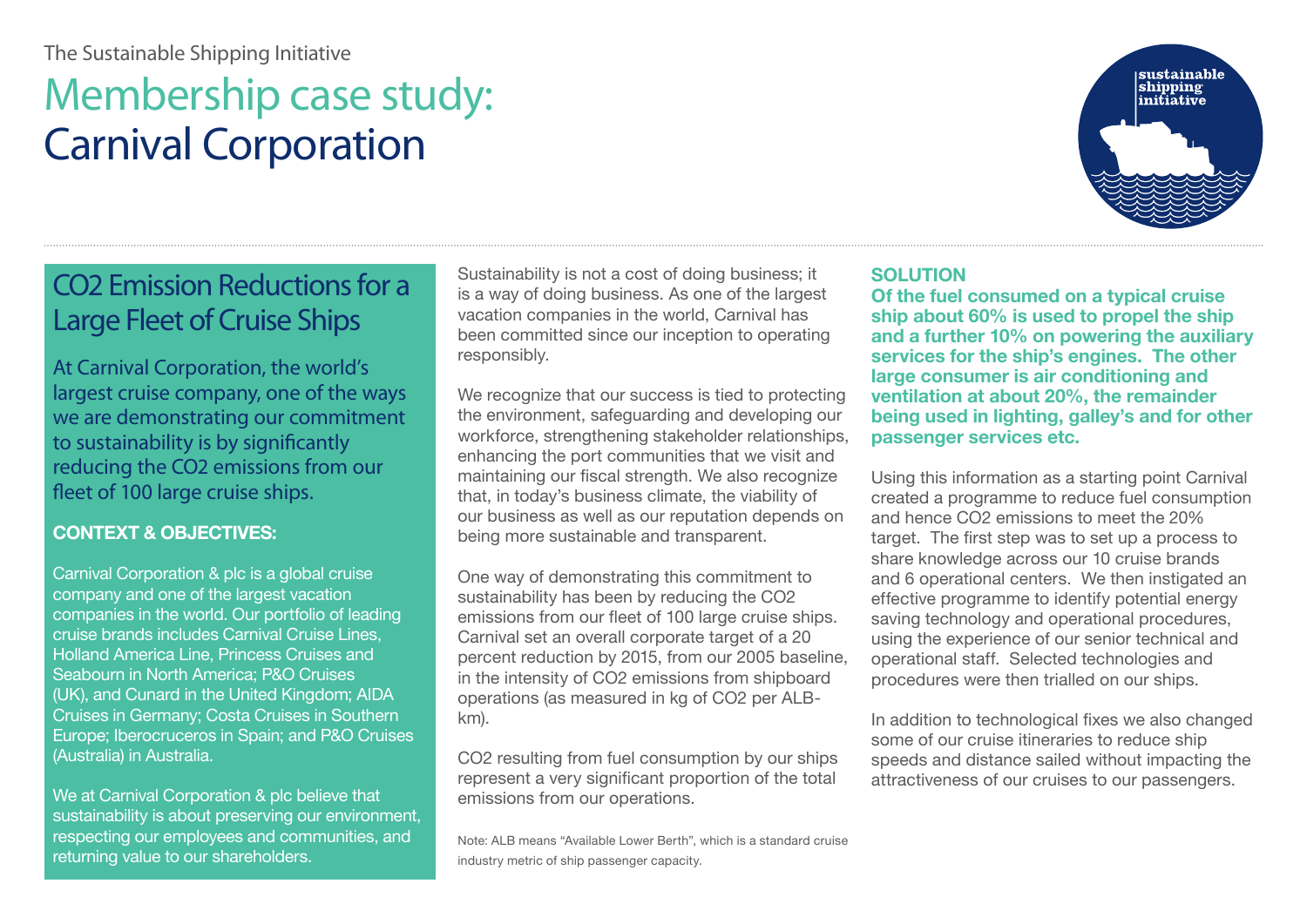## The Sustainable Shipping Initiative Membership case study: Carnival Corporation



**Once a technology or procedure was proved to be effective we commenced retrofitted to our existing ships and installing it on our new ships before they leave the shipyard. Amongst the technologies we have considered are:**

- Vessel shore power installations ("Cold Ironing")
- Voyage optimization tools
- Optimization of diesel generator use at sea and in port
- Installation of more energy efficient lighting
- Ship trim optimization using dynamic trimming software
- Engine Room Ventilation Variable Frequency Drive fans
- More efficient variable speed pumps.
- Hull surface and propeller cleaning in dry dock and during operations;
- Enhanced hull antifouling coatings.
- Improving efficiency and use of waste heat from engine exhausts for fresh water
- production.
- Air Conditioning upgrades upgrading or replacing chillers, air handling equipment, and automation.

#### **OUTCOMES**

The results from all this work have been very heartening. From 2005 to 2012 we reduced our CO2 emission intensity by approximately 18% and between 2012 and 2015 we will achieve the remaining 2% reduction to meet our target, probably ahead of schedule.

In addition to demonstrating our commitment to sustainability and reducing our environmental footprint, this also translates into significant cost savings. During 2012 we spent \$2.4 billion on fuel which was our largest operating expense.

All this work will help us to achieve the SSI 2040 Vision by addressing the Key Area for Action – Pioneer/implement aggressive improvements in energy efficiency for new ship designs, retrofitting and operations.

We have demonstrated our ability to substantially improve energy efficiency and will continue to do so though our ongoing, programme to retrofit further efficiency improvements into our existing fleet and to improve the efficiency of our new builds.